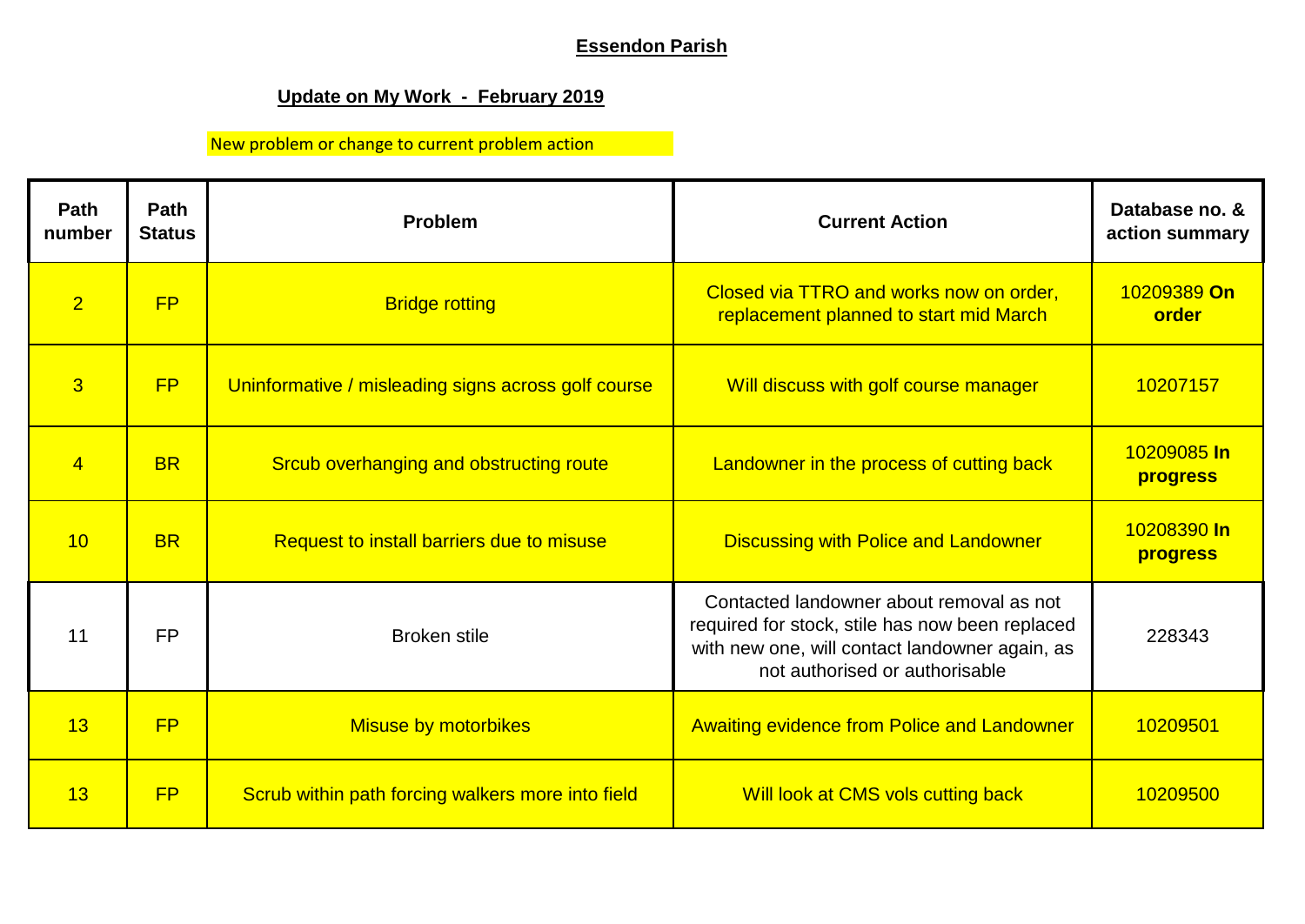## **Essendon Parish**

| 15 | FP          | <b>Misuse by motorbikes</b>                       | <b>Awaiting evidence from Police and Landowner</b>                                                                                             | 10209502                   |
|----|-------------|---------------------------------------------------|------------------------------------------------------------------------------------------------------------------------------------------------|----------------------------|
| 16 | FP          | Trees planted in footpath now narrowing the width | will write to house / land owner and as they are<br>removed                                                                                    | 10207159                   |
| 18 | <b>BR</b>   | Security camera installed on bridleway            | Discussing with Enforcement Officer                                                                                                            | 10204353                   |
| 18 | <b>BR</b>   | <b>Fencing installed in bridleway</b>             | <b>Discussing with Enforcement Officer</b>                                                                                                     | 10204354                   |
| 18 | <b>BR</b>   | <b>Dangerous tree</b>                             | Not found on site                                                                                                                              | 10209642 Prob not<br>found |
| 19 | <b>FP</b>   | New fence being installed in footpath             | Measured and contacted landowner, width being<br>discussed, walkers may make MOD app for width<br>claim, no futher information or App received | 10203603 Noted             |
| 20 | FP          | New fence installed in footpath narrowing width   | <b>Contacted householder</b>                                                                                                                   | in progress                |
| 23 | <b>BOAT</b> | Surface rutted and muddy                          | <b>Need to inspect</b>                                                                                                                         | 10206875                   |
| 23 | <b>BOAT</b> | Missing sign at roadside                          | Will add to next signage schedule                                                                                                              | 10206876                   |
| 24 | FP          | <b>Broken stile near Waste site</b>               | discussing with landowner                                                                                                                      | 10206877                   |
| 24 | FP          | rubbish on route near Waste site                  | discussing with landowner                                                                                                                      | 10206878                   |